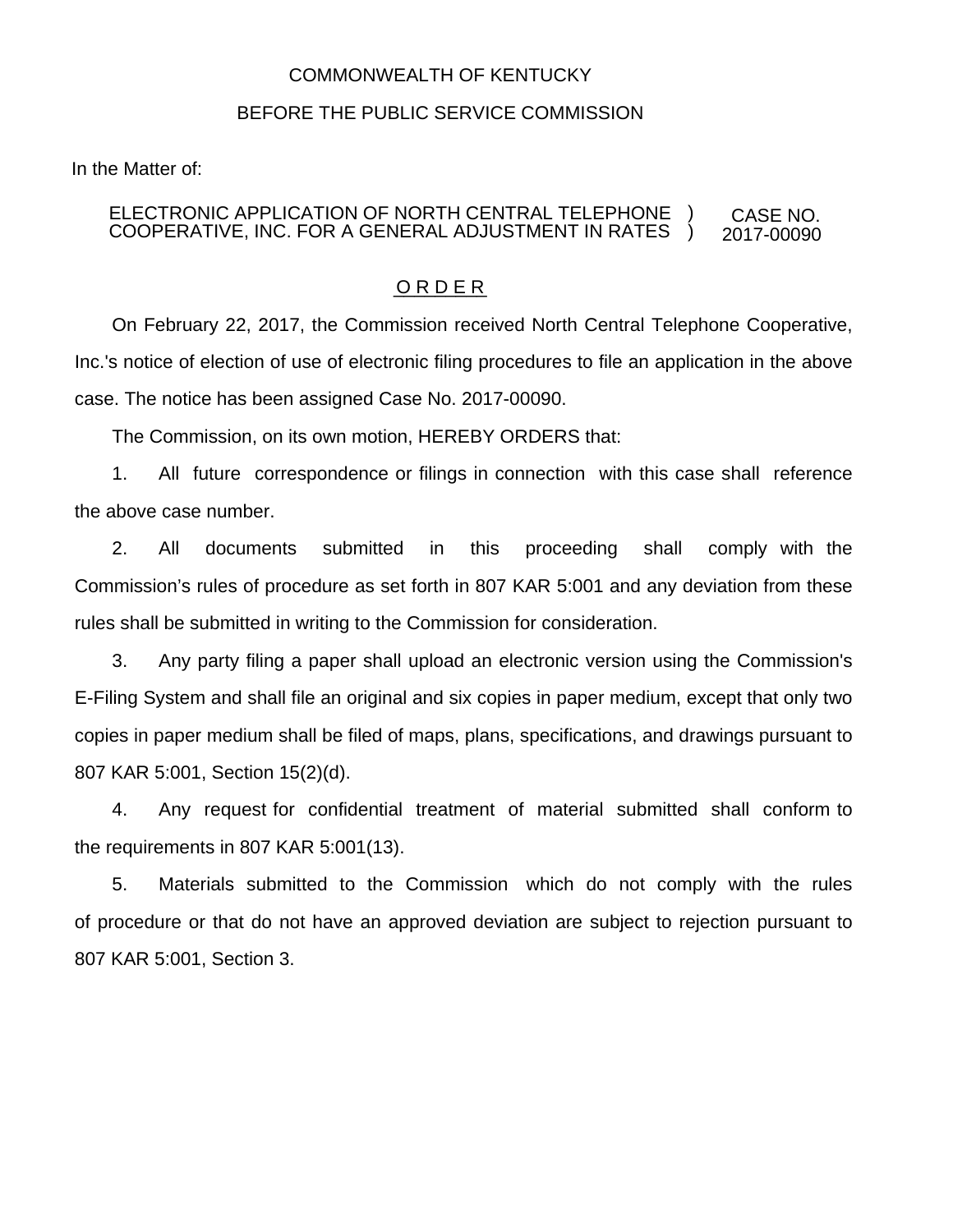By the Commission



ATTEST:

alina R. Mathews

Executive Director

Case No. 2017-00090